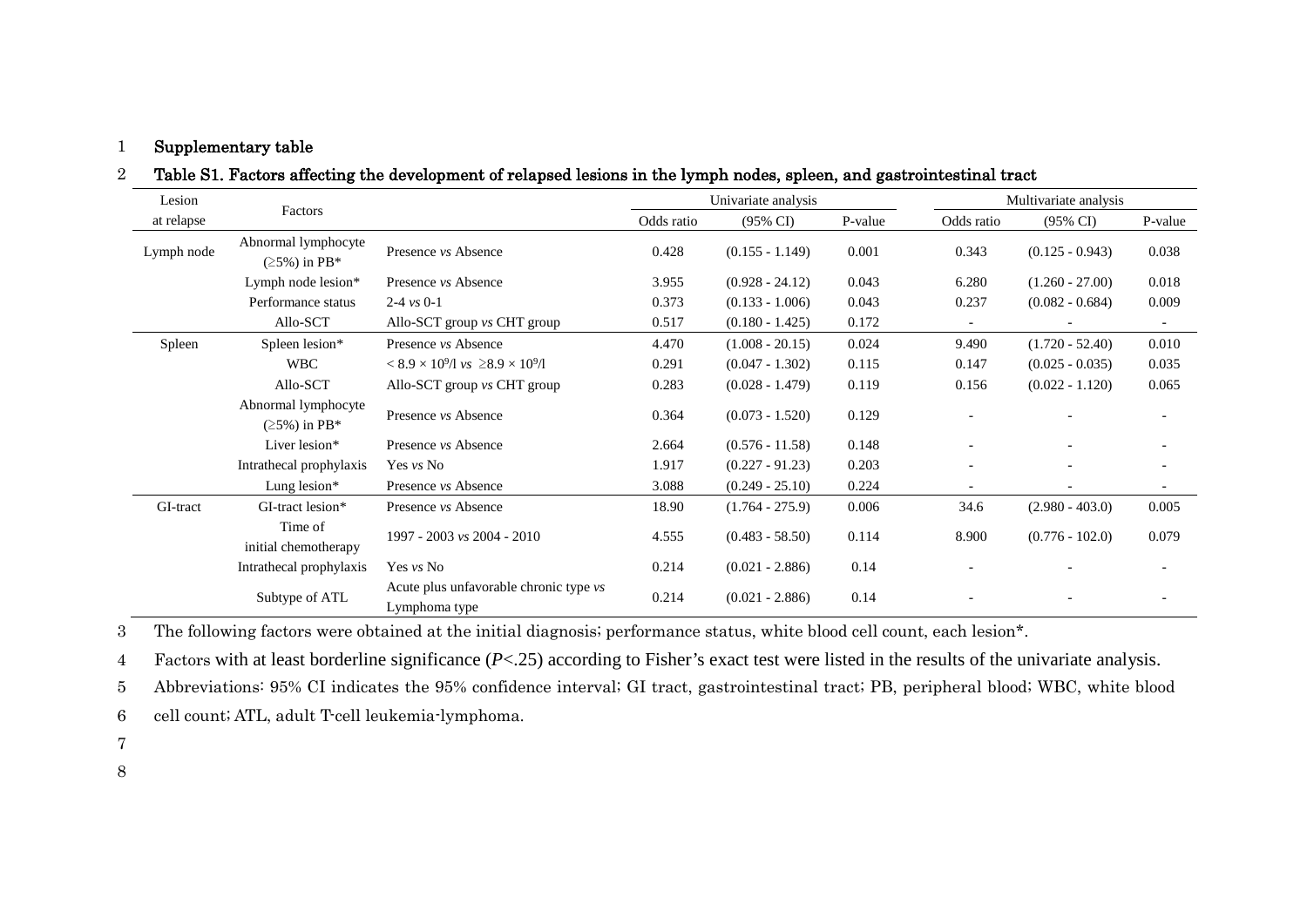|                      |                                                                             | Univariate analysis |                     | Multivariate analysis |                          |                          |         |
|----------------------|-----------------------------------------------------------------------------|---------------------|---------------------|-----------------------|--------------------------|--------------------------|---------|
| Factors              |                                                                             | Odds ratio          | $(95\% \text{ CI})$ | P-value               | Odds ratio               | $(95\% \text{ CI})$      | P-value |
| Ascites*             | Presence vs Absence                                                         | 13.41               | $(1.661 - 168.2)$   | 0.006                 | 26.60                    | $(1.830 - 386.0)$        | 0.016   |
| $sIL-2R$             | $\geq$ 1,2000 IU/ml <i>vs</i> < 1,2000 IU/ml                                | 6.195               | $(1.171 - 63.07)$   | 0.024                 | 5.810                    | $(0.985 - 34.30)$        | 0.052   |
| Interval             |                                                                             | 4.178               | $(0.959 - 25.78)$   | 0.037                 |                          |                          |         |
| from CR to relapse   | $<$ 180 days vs $\geq$ 180 days                                             |                     |                     |                       | 12.00                    | $(1.250 - 116.0)$        | 0.031   |
| CNS lesion*          | Presence <i>vs</i> Absence                                                  | 6.078               | $(0.715 - 52.15)$   | 0.053                 | $\overline{\phantom{a}}$ |                          |         |
| Hypercalcemia        | Presence <i>vs</i> Absence                                                  | 3.303               | $(0.823 - 13.79)$   | 0.055                 | $\overline{\phantom{a}}$ | $\overline{\phantom{a}}$ |         |
| Spleen lesion*       | Presence <i>vs</i> Absence                                                  | 3.775               | $(0.880 - 16.03)$   | 0.063                 | $\overline{\phantom{0}}$ | $\overline{\phantom{0}}$ |         |
| Abnormal lymphocytes |                                                                             |                     |                     |                       |                          |                          |         |
| $(25\%)$ in PB*      | Presence <i>vs</i> Absence                                                  | 3.286               | $(0.754 - 20.25)$   | 0.126                 | $\overline{\phantom{0}}$ |                          |         |
| Age                  | $\geq$ 60 yrs <i>vs</i> < 60 yrs                                            | 0.332               | $(0.068 - 1.340)$   | 0.127                 | 0.203                    | $(0.037 - 1.100)$        | 0.065   |
| <b>WBC</b>           | $\geq$ 8.9 $\times$ 10 <sup>9</sup> /l vs < 8.9 $\times$ 10 <sup>9</sup> /l | 2.667               | $(0.662 - 13.07)$   | 0.139                 | $\overline{\phantom{a}}$ |                          |         |
| <b>BUN</b>           | High vs Normal                                                              | 2.673               | $(0.496 - 12.49)$   | 0.216                 |                          |                          |         |

## 1 Table S2. Factors affecting the development of relapsed lesions in the central nervous system

2 The following factors were obtained at the initial diagnosis; sIL-2R, hypercalcemia, BUN, and each lesion\*.

3 Factors with at least borderline significance (*P*<.25) according to Fisher's exact test were listed in the results of the univariate analysis.

4 Abbreviations: sIL-2R, soluble interleukin-2 receptor; CR, complete remission; BUN, blood urea nitrogen.

5

- 6
- 7
- 8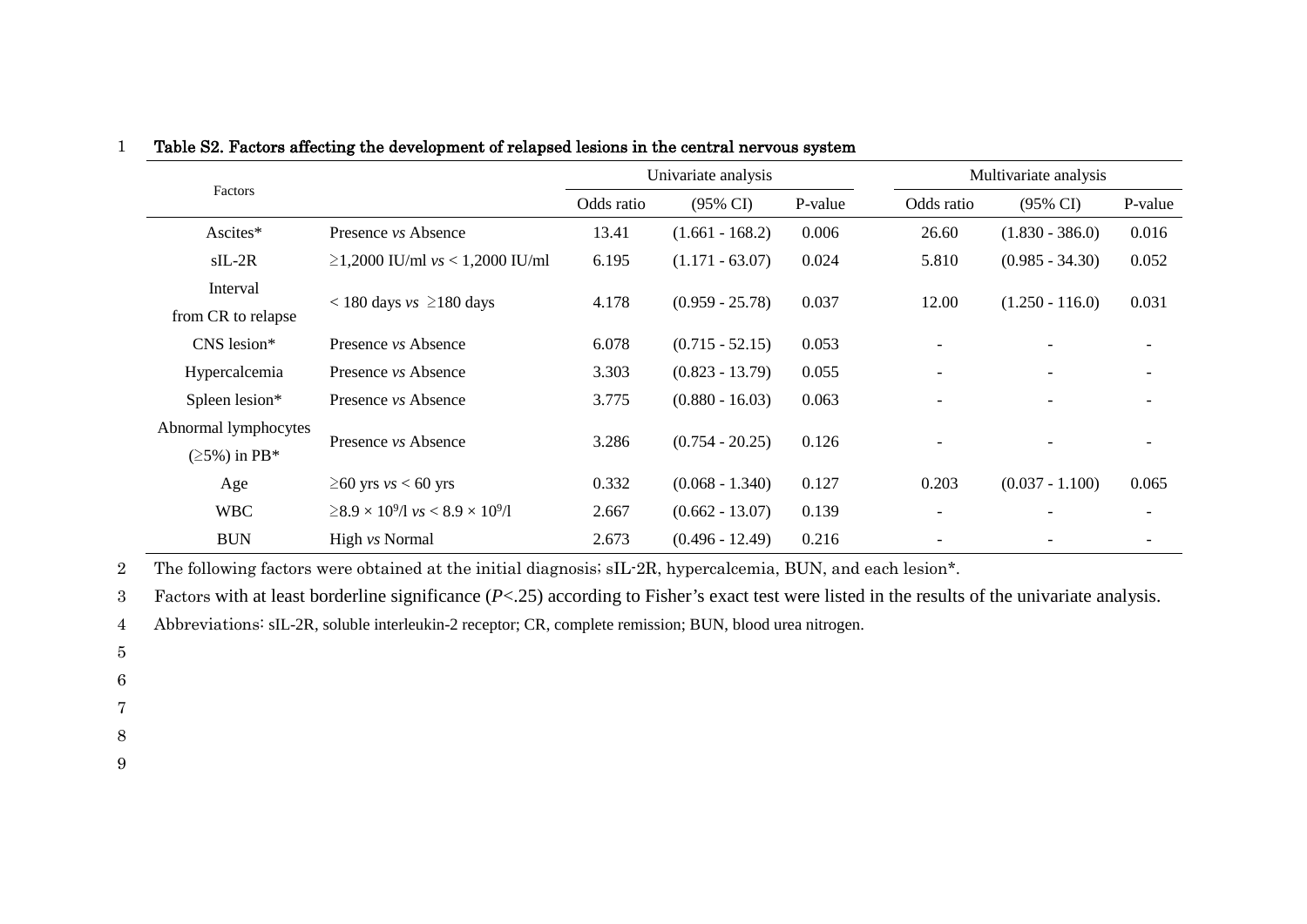| Tumor lesion                            |          | All patients    |                  |         |  |  |  |
|-----------------------------------------|----------|-----------------|------------------|---------|--|--|--|
|                                         |          | No. of patients | median OS (days) | P-value |  |  |  |
| Abnormal lymphocytes                    | Presence | 29              | 197              | 0.676   |  |  |  |
| $(\geq 5\%)$ in the peripheral<br>blood | Absence  | 50              | 167.5            |         |  |  |  |
| Skin                                    | Presence | 23              | 326              | 0.031   |  |  |  |
|                                         | Absence  | 56              | 136              |         |  |  |  |
| Lung                                    | Presence | $\overline{7}$  | 133              | 0.143   |  |  |  |
|                                         | Absence  | 72              | 187              |         |  |  |  |
| Lymph node                              | Presence | 37              | 148              | 0.140   |  |  |  |
|                                         | Absence  | 42              | 224              |         |  |  |  |
| Liver                                   | Presence | 11              | 139              | 0.233   |  |  |  |
|                                         | Absence  | 68              | 186              |         |  |  |  |
|                                         | Presence | 12              | 128              | 0.002   |  |  |  |
| Spleen                                  | Absence  | 67              | 200              |         |  |  |  |
| <b>CNS</b>                              | Presence | 13              | 126              | 0.676   |  |  |  |
|                                         | Absence  | 66              | 187              |         |  |  |  |
|                                         | Presence | 6               | 269              | 0.124   |  |  |  |
| Bone                                    | Absence  | 73              | 158              |         |  |  |  |
|                                         | Presence | $\overline{4}$  | 70.5             | 0.005   |  |  |  |
| Ascites                                 | Absence  | 75              | 181              |         |  |  |  |
|                                         | Presence | $\tau$          | 44               | < 0.001 |  |  |  |
| Peripheral effusion                     | Absence  | 72              | 195              |         |  |  |  |
|                                         | Presence | 5               | 112              | 0.691   |  |  |  |
| GI tract                                | Absence  | 74              | 180              |         |  |  |  |
|                                         | Presence | $\mathbf{1}$    | 333              | 0.723   |  |  |  |
| Intestine                               | Absence  | 78              | 173.5            |         |  |  |  |

# 1 Table S3. Overall survival by tumor lesions observed in all patients

2 Abbreviations: OS indicates overall survival; CNS, central nervous system; GI tract, 3 gastrointestinal tract.

4

5

6

7 8

9

10

11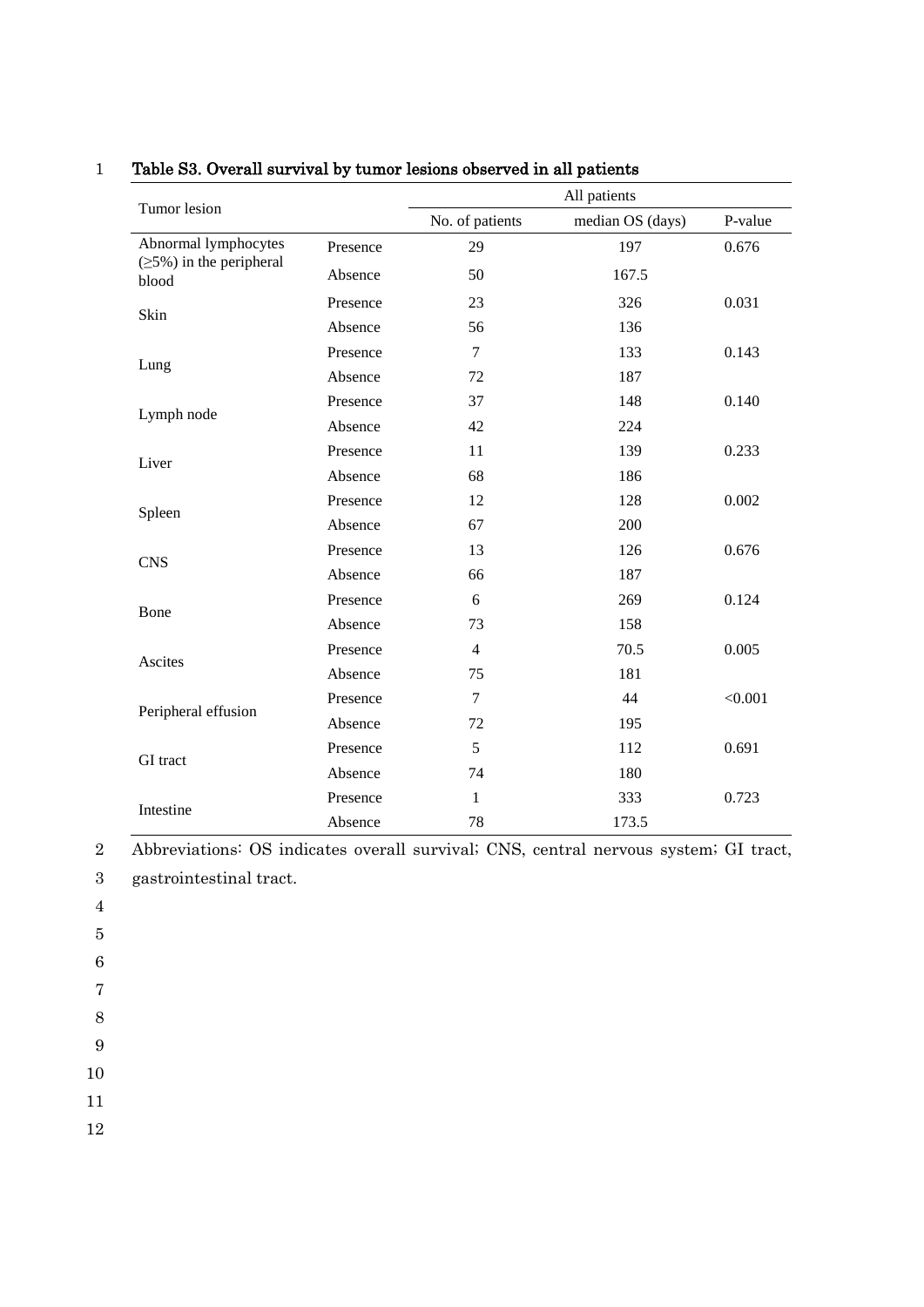| Tumor lesion                            |          | Allo-SCT group  |                  | CHT group |                 |                          |               |
|-----------------------------------------|----------|-----------------|------------------|-----------|-----------------|--------------------------|---------------|
|                                         |          | No. of patients | median OS (days) | P-value   | No. of patients | median OS (days)         | P-value       |
| Abnormal lymphocytes                    | Presence | 4               | 172.5            | 0.740     | 25              | 197                      | 0.605         |
| $(\geq 5\%)$ in the peripheral<br>blood | Absence  | 26              | 176              |           | 24              | 155                      |               |
| Skin                                    | Presence | $\mathbf{9}$    | 326              | 0.709     | 14              | 331.5                    | < 0.0001      |
|                                         | Absence  | 21              | 115              |           | 35              | 139                      |               |
|                                         | Presence | $\mathfrak{Z}$  | 35               | 0.044     | $\overline{4}$  | 147.5                    | 0.868         |
| Lung                                    | Absence  | 27              | 231              |           | 45              | 181                      |               |
|                                         | Presence | 11              | 109              | 0.996     | 26              | 153                      | 0.066         |
| Lymph node                              | Absence  | 19              | 231              |           | 23              | 218                      |               |
| Liver                                   | Presence | $\sqrt{2}$      | 341              | 0.880     | 9               | 139                      | 0.194         |
|                                         | Absence  | 28              | 176              |           | 40              | 195                      |               |
|                                         | Presence | $\sqrt{2}$      | 115              | 0.256     | 10              | 128                      | 0.002         |
| Spleen                                  | Absence  | 28              | 205              |           | 39              | 200                      |               |
| <b>CNS</b>                              | Presence | 6               | 86.5             | 0.811     | 7               | 140                      | 0.450         |
|                                         | Absence  | 24              | 205              |           | 42              | 187                      |               |
|                                         | Presence | 3               | 281              | 0.356     | 3               | 257                      | 0.288         |
| Bone                                    | Absence  | 27              | 115              |           | 46              | 160                      |               |
|                                         | Presence | $\mathbf{1}$    | 24               | < 0.001   | 3               | 117                      | 0.030         |
| Ascites                                 | Absence  | 29              | 179              |           | 46              | 187                      |               |
|                                         | Presence | $\mathfrak{2}$  | 25               | < 0.001   | 5               | 93                       | < 0.001       |
| Peripheral effusion                     | Absence  | 28              | 205              |           | 44              | 195                      |               |
|                                         | Presence | 1               | 34               | 0.048     | $\overline{4}$  | 112                      | 0.660         |
| GI tract                                | Absence  | 29              | 179              |           | 45              | 181                      |               |
|                                         | Presence | $\mathbf{1}$    | 333              | 0.947     | $\theta$        | $\overline{\phantom{a}}$ | not estimated |
| Intestine                               | Absence  | 29              | 173              |           | 49              | 179                      |               |

# 1 Table S4. Overall survival by tumor lesions observed in allo-SCT and CHT groups

2 Abbreviations: allo-SCT indicates allogeneic hematopoietic stem cell transplantation; CHT, chemotherapy.

3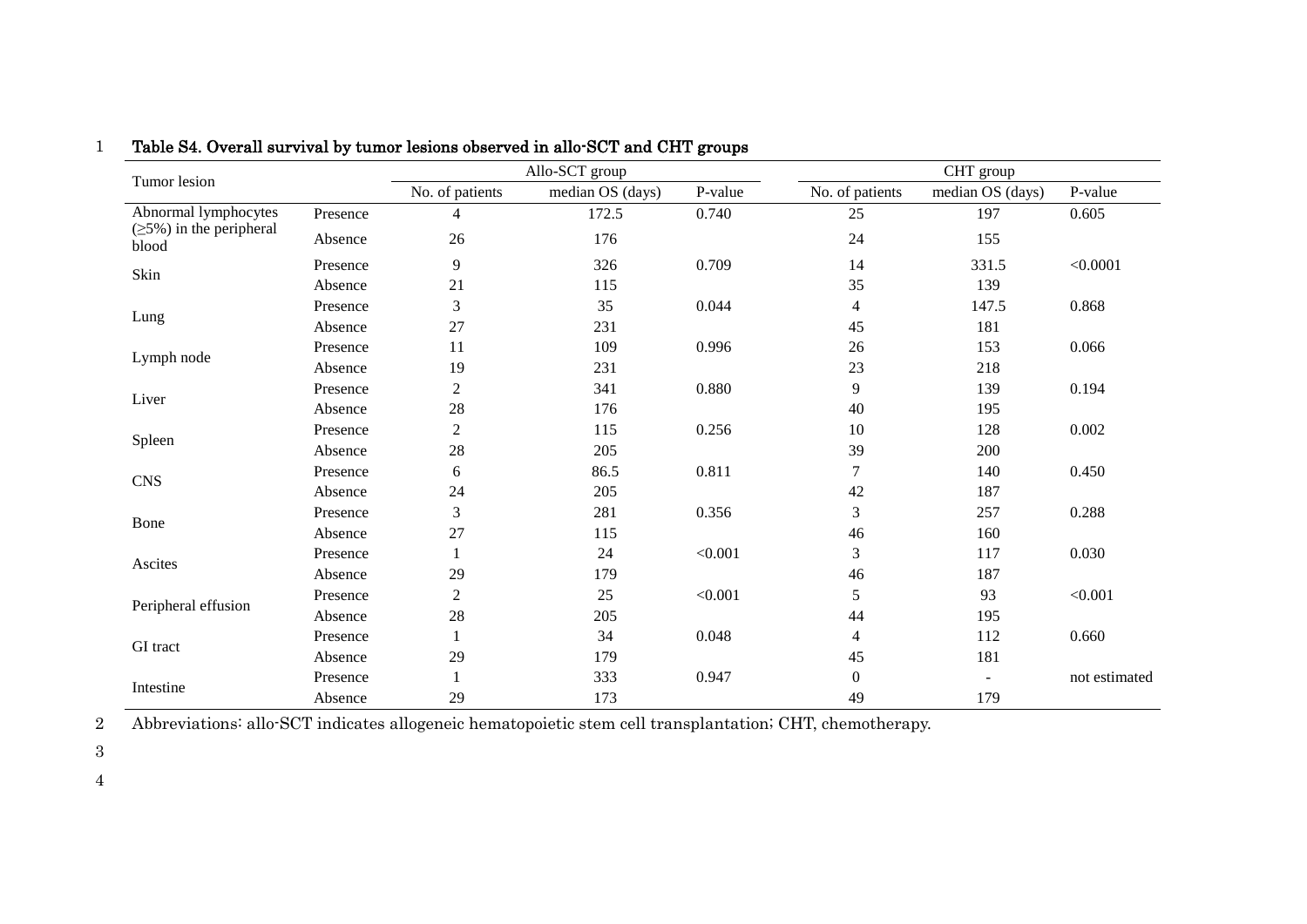| <b>UPN</b>     | CR duration<br>(day) | Involved lesion<br>at the initial diagnosis | Involved lesion<br>at relapse | <b>GVHD</b> status<br>at relapse | Immunosuppressants<br>at relapse | Donor type    | IT before<br>allo-SCT |
|----------------|----------------------|---------------------------------------------|-------------------------------|----------------------------------|----------------------------------|---------------|-----------------------|
|                | 49                   | PB, spleen, LN                              | CNS, skin                     | aGVHD grade IV                   | <b>PSL</b>                       | <b>R-PBSC</b> | Yes                   |
| $\overline{c}$ | 101                  | Bone, skin                                  | <b>CNS</b>                    | cGVHD extensive                  | CsA and PSL                      | $R-BM$        | Yes                   |
| 3              | 104                  | PB, skin                                    | PB                            | cGVHD extensive                  | Tac                              | UR-BM         | Yes                   |
| 4              | 135                  | PB, lung, LN, liver, spleen                 | LN, liver,<br>splenomegaly    | cGVHD extensive                  | None                             | R-PBSC        | Yes                   |
| 5              | 138                  | PB, skin, LN, liver                         | <b>CNS</b>                    | cGVHD extensive                  | None                             | $R-BM$        | Yes                   |
| 6              | 183                  | CNS, PB, LN, intestine, PE, ascites         | <b>CNS</b>                    | cGVHD extensive                  | CsA and MMF                      | UR-CB         | Yes                   |
| $\overline{7}$ | 31                   | PB, skin, LN                                | LN                            | Remission                        | CsA                              | $R-BM$        | Yes                   |
| 8              | 34                   | Skin, PB, LN                                | Skin                          | Remission                        | CsA                              | $R-BM$        | Yes                   |
| 9              | 57                   | PB                                          | LN                            | Remission                        | CsA                              | R-PBSC        | Yes                   |
| 10             | 89                   | Skin, LN                                    | $\mathbf{PB}$                 | Remission                        | None                             | UR-CB         | Yes                   |
| 11             | 128                  | PB, skin, CNS, LN, spleen                   | Eye                           | Remission                        | Tac                              | UR-BM         | Yes                   |
| 12             | 155                  | PB, lung, LN                                | CNS, LN                       | Remission                        | Tac                              | R-PBSC        | No                    |
| 13             | 177                  | Skin, PB, LN, liver                         | Skin, lung                    | Remission                        | Tac                              | UR-BM         | Yes                   |
| 14             | 322                  | PB, skin, GI-tract                          | Bone                          | Remission                        | Tac                              | R-PBSC        | Yes                   |
| 15             | 423                  | PB, skin, LN, spleen                        | Bone, LN, spleen              | Remission                        | Tac                              | UR-BM         | Yes                   |
| 16             | 468                  | LN, lung, PE                                | Bone                          | Remission                        | None                             | $R-BM$        | No                    |
| 17             | 3490                 | LN, GI tract                                | LN, GI tract                  | Remission                        | None                             | $R-BM$        | $\rm No$              |
| 18             | 37                   | LN, liver, spleen                           | Skin, LN, PE                  | no episode                       | Tac                              | <b>R-PBSC</b> | Yes                   |
| 19             | 42                   | Penis                                       | Skin                          | no episode                       | CsA                              | R-PBSC        | Yes                   |
| 20             | 62                   | Skin, PB, lung, LN, liver, spleen           | Skin, lung,<br>PE, Ascites    | no episode                       | CsA                              | $R-BM$        | Yes                   |
| 21             | 64                   | PB, LN                                      | LN, liver                     | no episode                       | Tac                              | UR-CB         | Yes                   |
| 22             | 84                   | <b>CNS</b>                                  | <b>CNS</b>                    | no episode                       | CsA                              | $R-BM$        | Yes                   |
| 23             | 130                  | PB, skin, LN                                | <b>PB</b>                     | no episode                       | None                             | $R-BM$        | Yes                   |
| 24             | 134                  | PB, LN, liver, spleen                       | Lung                          | no episode                       | Tac                              | $R-BM$        | Yes                   |
| 25             | 169                  | LN                                          | LN                            | no episode                       | None                             | UR-CB         | Yes                   |
| 26             | 269                  | PB, LN, ascites                             | Skin, LN, PB                  | no episode                       | Tac                              | UR-BM         | Yes                   |
| 27             | 280                  | GI tract, intestine                         | Intestine                     | no episode                       | None                             | UR-CB         | Yes                   |
| 28             | 590                  | PB                                          | Skin                          | no episode                       | None                             | UR-CB         | Yes                   |
| 29             | 1447                 | PB                                          | LN                            | no episode                       | None                             | UR-CB         | Yes                   |
| 30             | 3071                 | Skin, PB, LN                                | Skin                          | no episode                       | None                             | $R-BM$        | Yes                   |

## Table S5. Relationship between GVHD and tumor lesions in the allo-SCT group

Abbreviations: GVHD indicates graft-versus-host disease; UPN, unique patient number; IT, intrathecal administration of cytarabine,